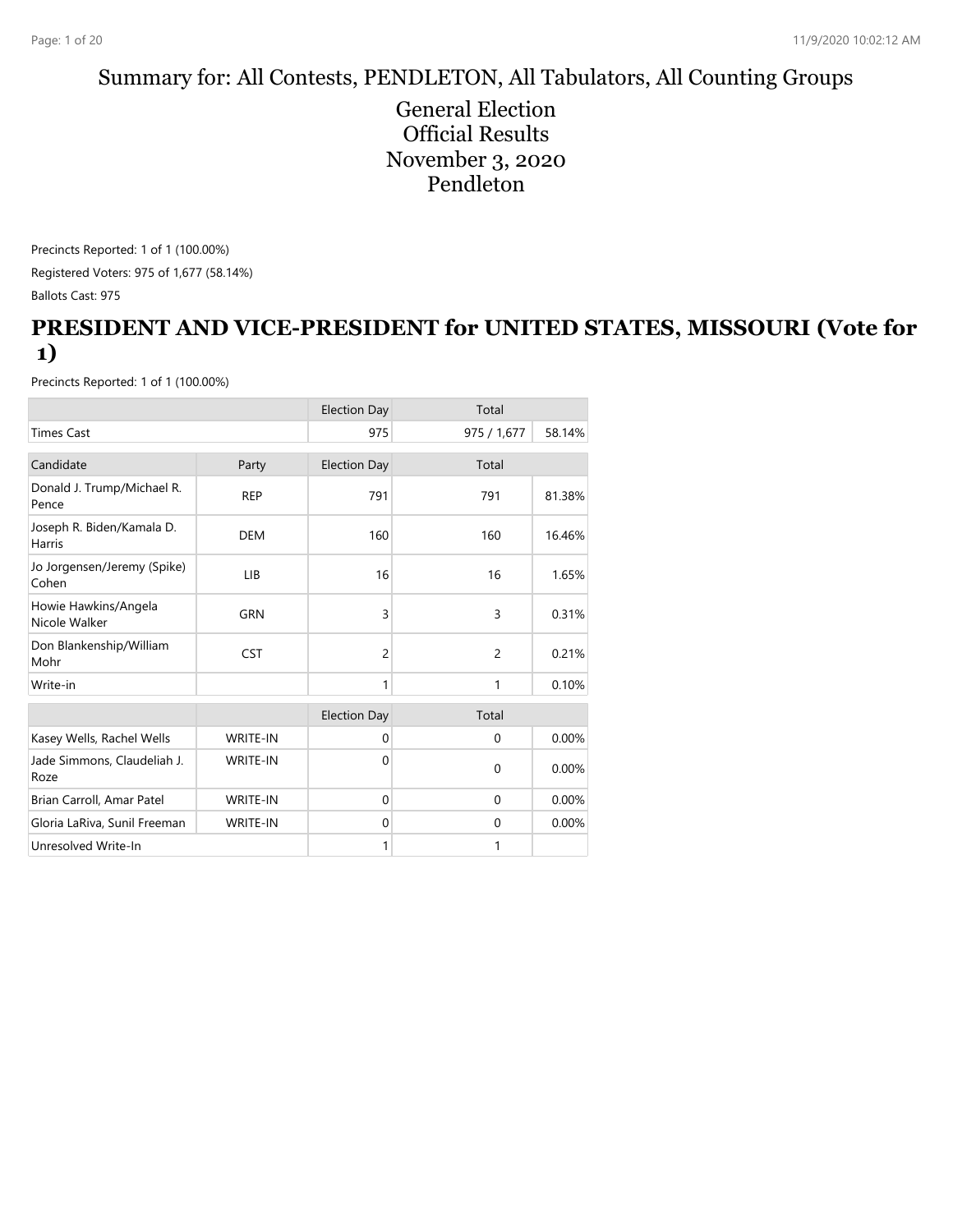# **GOVERNOR for MISSOURI, MISSOURI (Vote for 1)**

|                     |                 | <b>Election Day</b> | Total       |        |
|---------------------|-----------------|---------------------|-------------|--------|
| <b>Times Cast</b>   |                 | 975                 | 975 / 1,677 | 58.14% |
| Candidate           | Party           | <b>Election Day</b> | Total       |        |
| Mike Parson         | <b>REP</b>      | 761                 | 761         | 78.94% |
| Nicole Galloway     | <b>DEM</b>      | 182                 | 182         | 18.88% |
| <b>Rik Combs</b>    | LIB.            | 15                  | 15          | 1.56%  |
| Jerome Howard Bauer | GRN             | 6                   | 6           | 0.62%  |
| Write-in            |                 | $\Omega$            | $\Omega$    | 0.00%  |
|                     |                 | <b>Election Day</b> | Total       |        |
| Arnie C. AC Dienoff | <b>WRITE-IN</b> | $\Omega$            | $\Omega$    | 0.00%  |
| Theo (Ted) Brown Sr | <b>WRITE-IN</b> | $\Omega$            | $\Omega$    | 0.00%  |
| Martin Lindstedt    | <b>WRITE-IN</b> | $\Omega$            | $\Omega$    | 0.00%  |
| Unresolved Write-In |                 | $\Omega$            | $\Omega$    |        |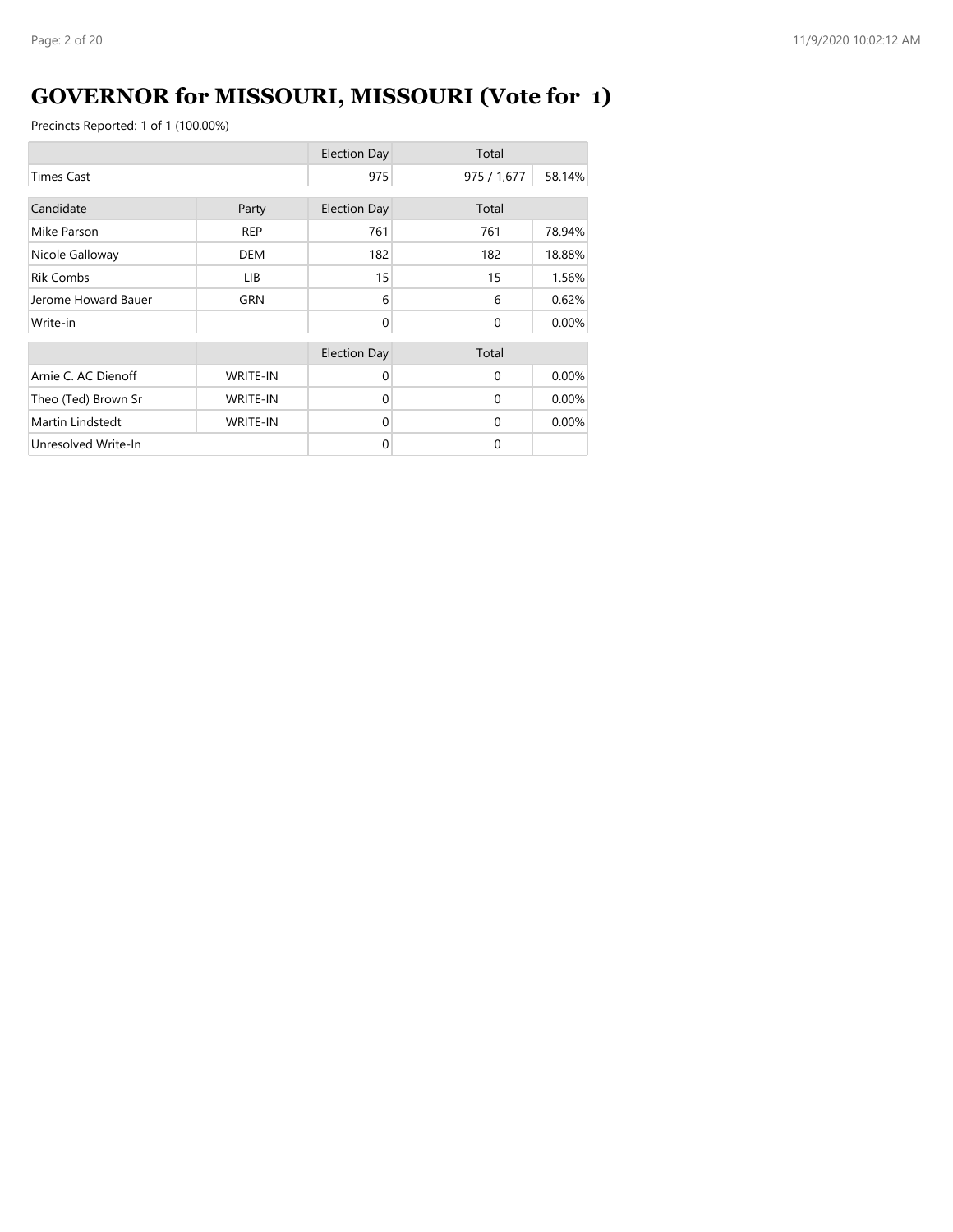# **LIEUTENANT GOVERNOR for MISSOURI, MISSOURI (Vote for 1)**

|                     |                 | <b>Election Day</b> | Total       |        |
|---------------------|-----------------|---------------------|-------------|--------|
| <b>Times Cast</b>   |                 | 975                 | 975 / 1,677 | 58.14% |
| Candidate           |                 |                     | Total       |        |
|                     | Party           | <b>Election Day</b> |             |        |
| Mike Kehoe          | <b>REP</b>      | 757                 | 757         | 80.11% |
| Alissia Canady      | <b>DEM</b>      | 167                 | 167         | 17.67% |
| <b>Bill Slantz</b>  | LIB             | 18                  | 18          | 1.90%  |
| Kelley Dragoo       | <b>GRN</b>      | 3                   | 3           | 0.32%  |
| Write-in            |                 | $\Omega$            | $\mathbf 0$ | 0.00%  |
|                     |                 | <b>Election Day</b> | Total       |        |
| Jeremy Gundel       | <b>WRITE-IN</b> | $\Omega$            | $\Omega$    | 0.00%  |
| Unresolved Write-In |                 | 0                   | 0           |        |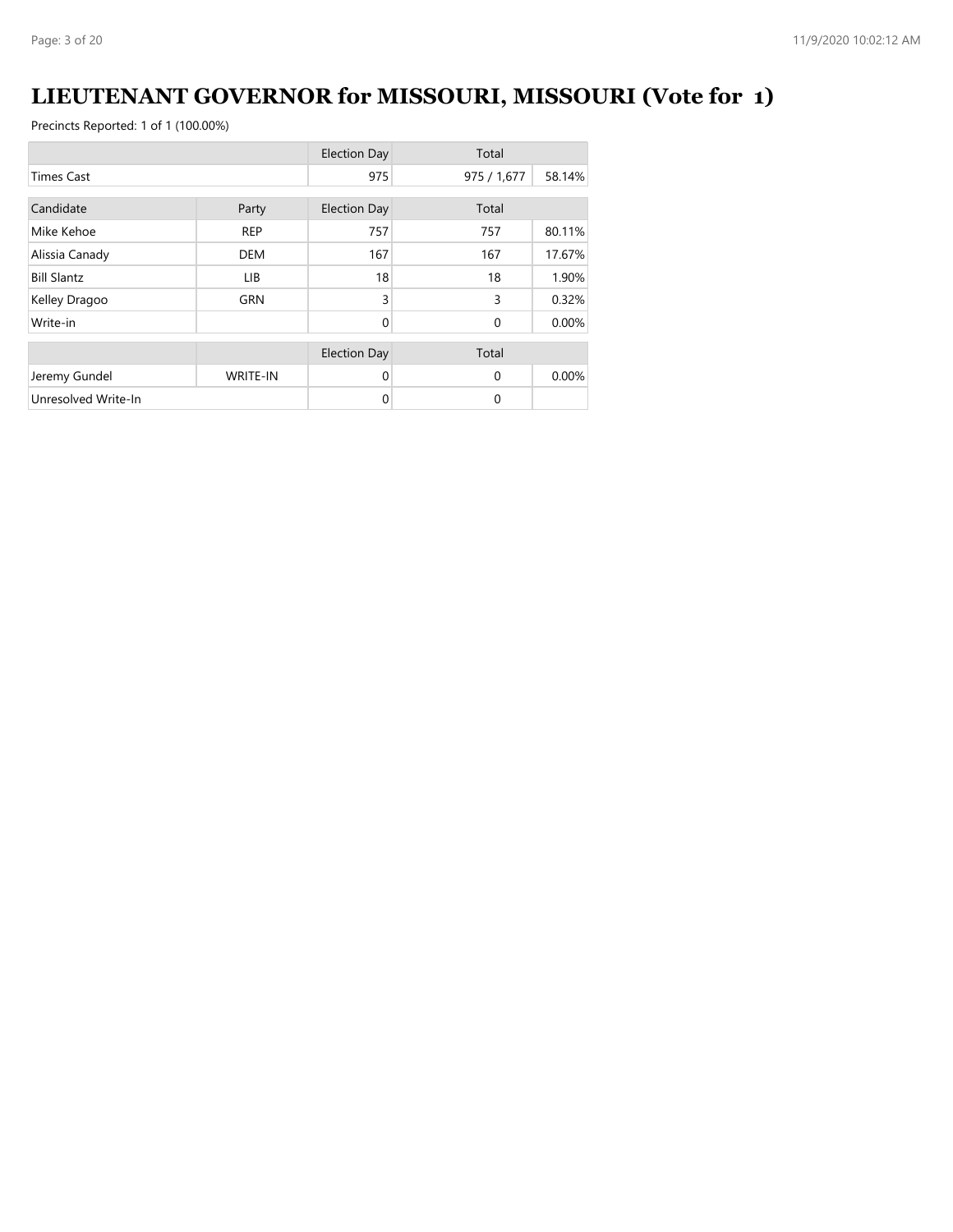# **SECRETARY OF STATE for MISSOURI, MISSOURI (Vote for 1)**

|                        |            | <b>Election Day</b> | Total          |        |
|------------------------|------------|---------------------|----------------|--------|
| <b>Times Cast</b>      |            | 975                 | 975 / 1,677    | 58.14% |
| Candidate              | Party      | <b>Election Day</b> | Total          |        |
| John R. (Jay) Ashcroft | <b>REP</b> | 777                 | 777            | 81.88% |
| Yinka Faleti           | <b>DEM</b> | 145                 | 145            | 15.28% |
| Carl Herman Freese     | LIB.       | 22                  | 22             | 2.32%  |
| Paul Lehmann           | <b>GRN</b> | 3                   | 3              | 0.32%  |
| Paul Venable           | <b>CST</b> | 2                   | $\overline{c}$ | 0.21%  |
| Write-in               |            |                     | 1              | 0.11%  |
|                        |            | <b>Election Day</b> | Total          |        |
| Unresolved Write-In    |            |                     |                |        |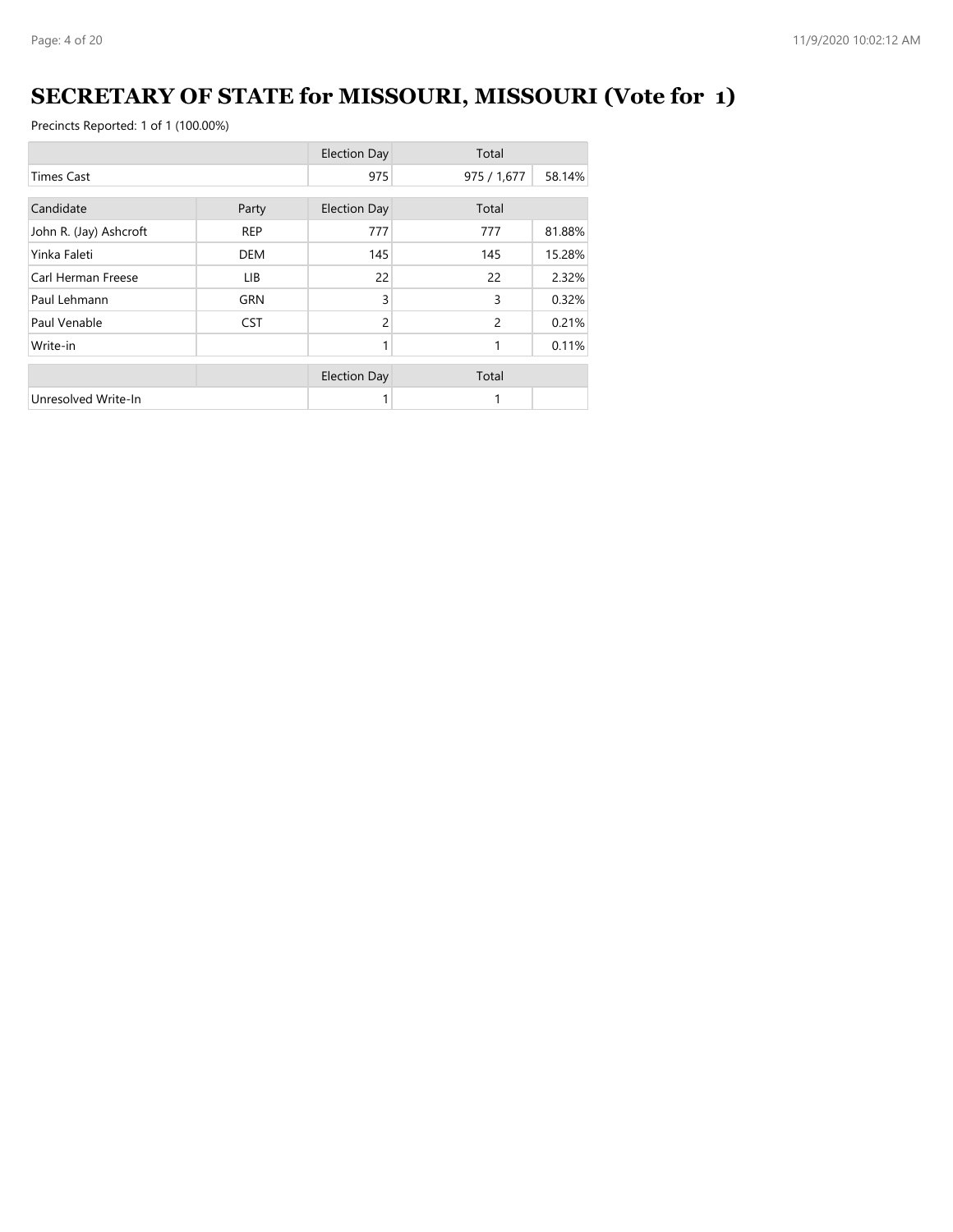# **STATE TREASURER for MISSOURI, MISSOURI (Vote for 1)**

|                        |            | <b>Election Day</b> | Total       |        |
|------------------------|------------|---------------------|-------------|--------|
| <b>Times Cast</b>      |            | 975                 | 975 / 1,677 | 58.14% |
| Candidate              | Party      | <b>Election Day</b> | Total       |        |
| Scott Fitzpatrick      | <b>REP</b> | 772                 | 772         | 82.30% |
| Vicki Lorenz Englund   | DEM        | 144                 | 144         | 15.35% |
| Nicholas (Nick) Kasoff | LIB.       | 19                  | 19          | 2.03%  |
| Joseph Civettini       | <b>GRN</b> | 3                   | 3           | 0.32%  |
| Write-in               |            | $\Omega$            | $\mathbf 0$ | 0.00%  |
|                        |            | <b>Election Day</b> | Total       |        |
| Unresolved Write-In    |            | $\Omega$            | $\Omega$    |        |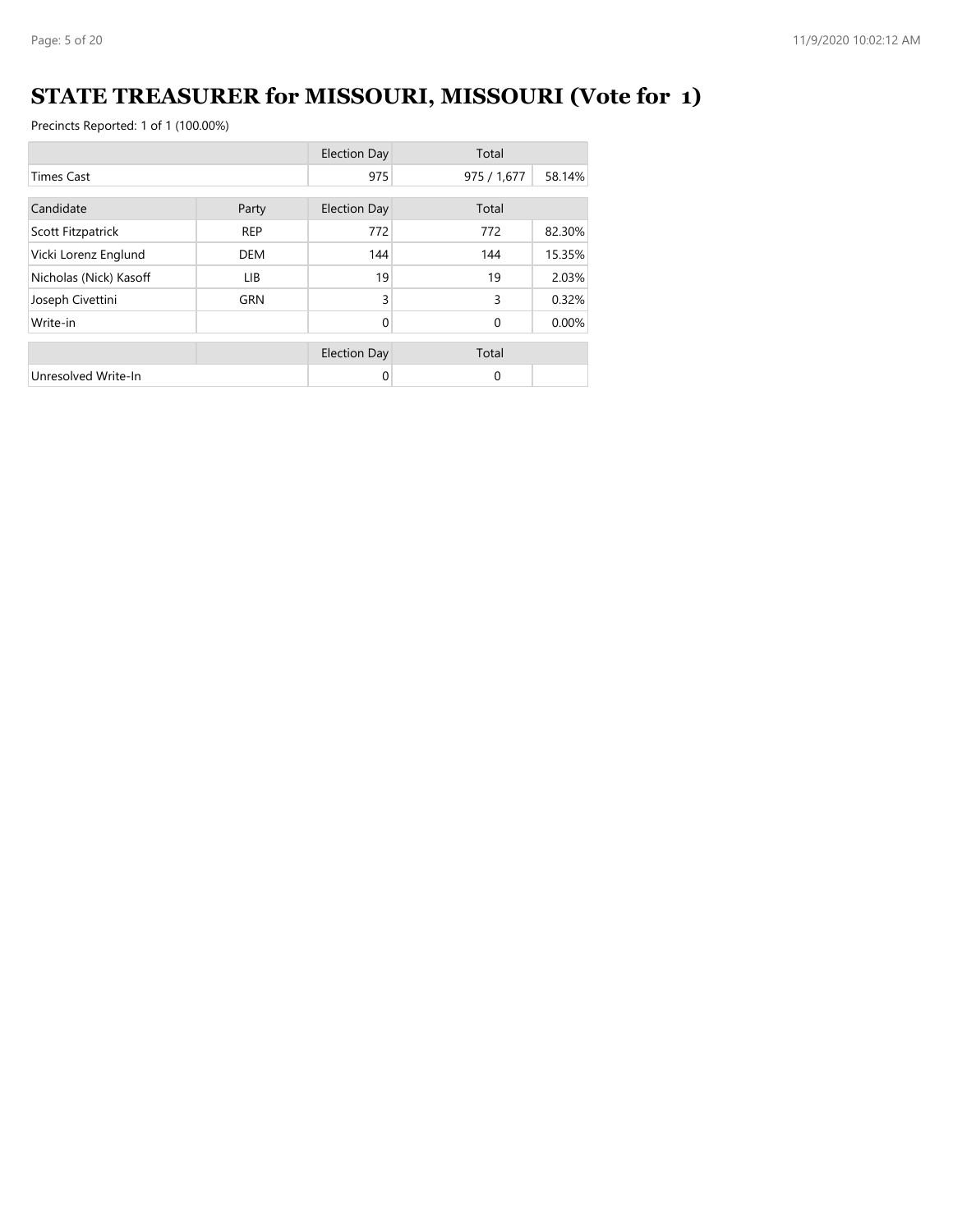# **ATTORNEY GENERAL for MISSOURI, MISSOURI (Vote for 1)**

|                      |            | <b>Election Day</b> | Total       |        |
|----------------------|------------|---------------------|-------------|--------|
| <b>Times Cast</b>    |            | 975                 | 975 / 1,677 | 58.14% |
| Candidate            | Party      | <b>Election Day</b> | Total       |        |
| Eric Schmitt         | <b>REP</b> | 759                 | 759         | 80.83% |
| <b>Rich Finneran</b> | <b>DEM</b> | 155                 | 155         | 16.51% |
| Kevin C Babcock      | LIB.       | 25                  | 25          | 2.66%  |
| Write-in             |            | $\Omega$            | $\mathbf 0$ | 0.00%  |
|                      |            | <b>Election Day</b> | Total       |        |
| Unresolved Write-In  |            | $\Omega$            | $\Omega$    |        |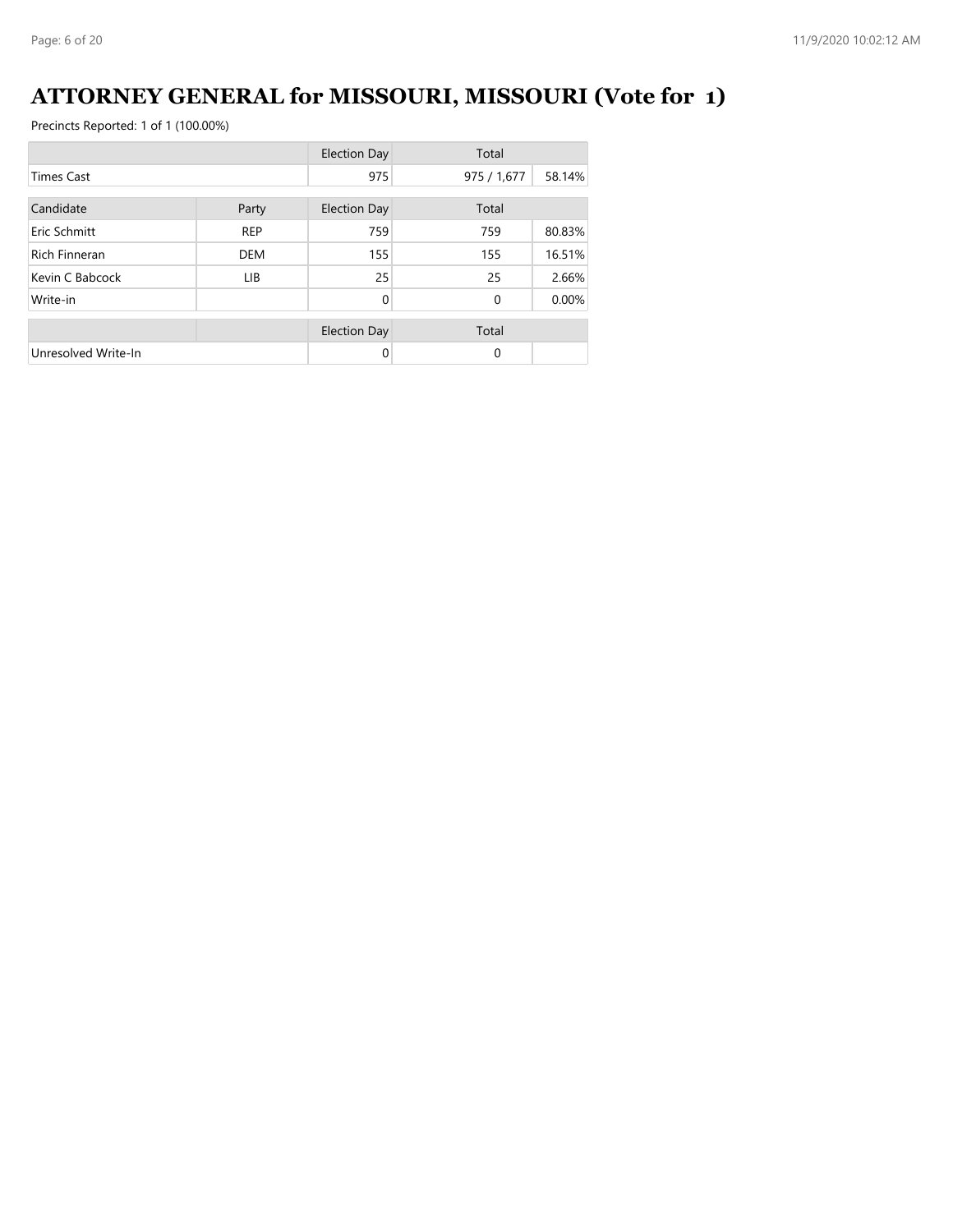#### **UNITED STATES REPRESENTATIVE IN CONGRESS for 3RD DISTRICT, MISSOURI (Vote for 1)**

|                           |                 | <b>Election Day</b> | Total       |        |
|---------------------------|-----------------|---------------------|-------------|--------|
| <b>Times Cast</b>         |                 | 975                 | 975 / 1,677 | 58.14% |
| Candidate                 | Party           | <b>Election Day</b> | Total       |        |
| <b>Blaine Luetkemeyer</b> | <b>REP</b>      | 773                 | 773         | 82.06% |
| Megan Rezabek             | <b>DEM</b>      | 153                 | 153         | 16.24% |
| Leonard J Steinman II     | <b>LIB</b>      | 16                  | 16          | 1.70%  |
| Write-in                  |                 | $\Omega$            | $\Omega$    | 0.00%  |
|                           |                 | <b>Election Day</b> | Total       |        |
| Thomas (Tom) Clapp        | <b>WRITE-IN</b> | 0                   | $\Omega$    | 0.00%  |
| Unresolved Write-In       |                 | 0                   | $\Omega$    |        |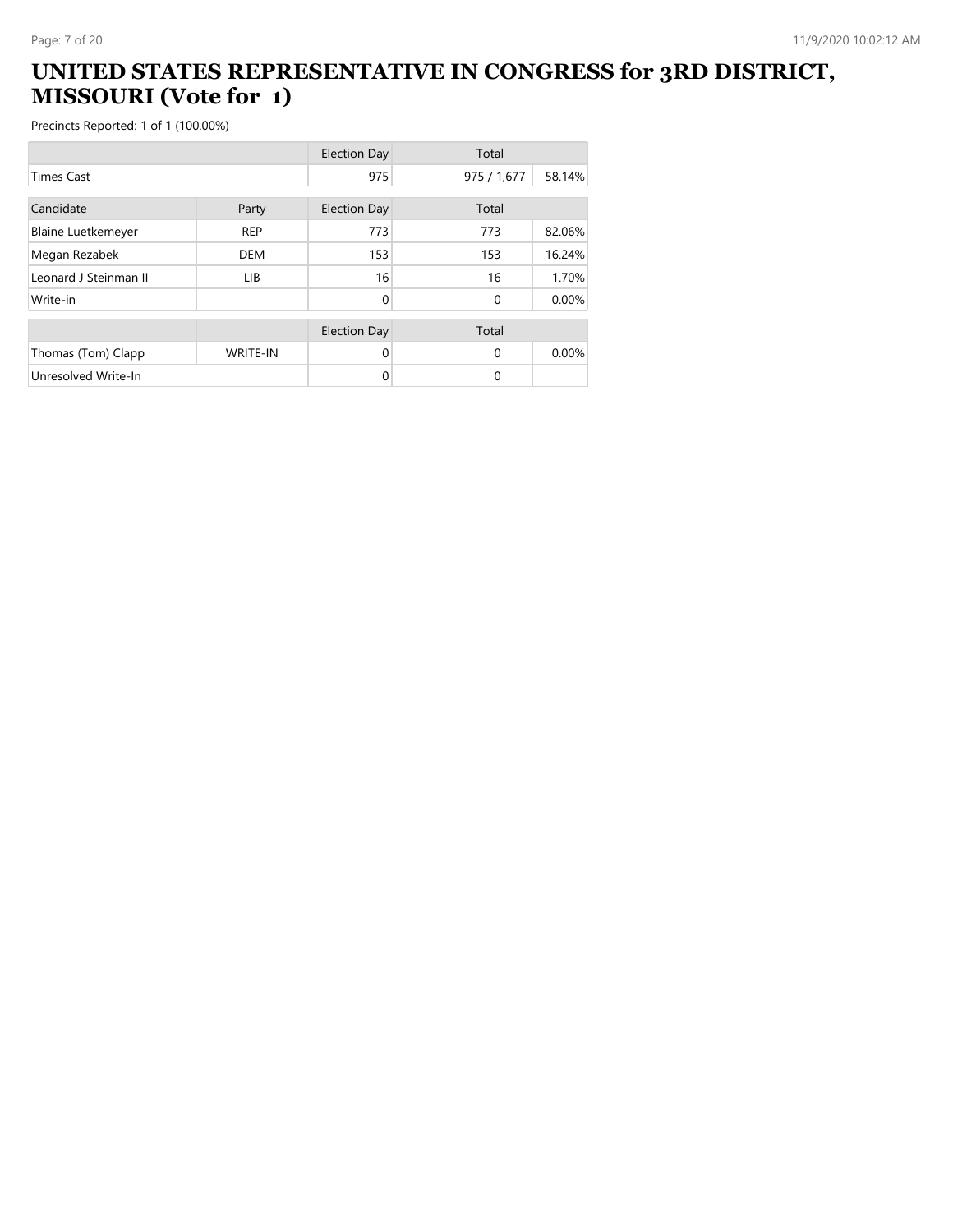#### **STATE REPRESENTATIVE for 42ND DISTRICT, MISSOURI (Vote for 1)**

|                     |            | <b>Election Day</b> | Total       |         |
|---------------------|------------|---------------------|-------------|---------|
| <b>Times Cast</b>   |            | 975                 | 975 / 1,677 | 58.14%  |
| Candidate           | Party      | <b>Election Day</b> | Total       |         |
|                     |            |                     |             |         |
| Jeff Porter         | <b>REP</b> | 844                 | 844         | 100.00% |
| Write-in            |            | 9                   | 9           | 1.07%   |
|                     |            |                     |             |         |
|                     |            | <b>Election Day</b> | Total       |         |
| Unresolved Write-In |            | 9                   | 9           |         |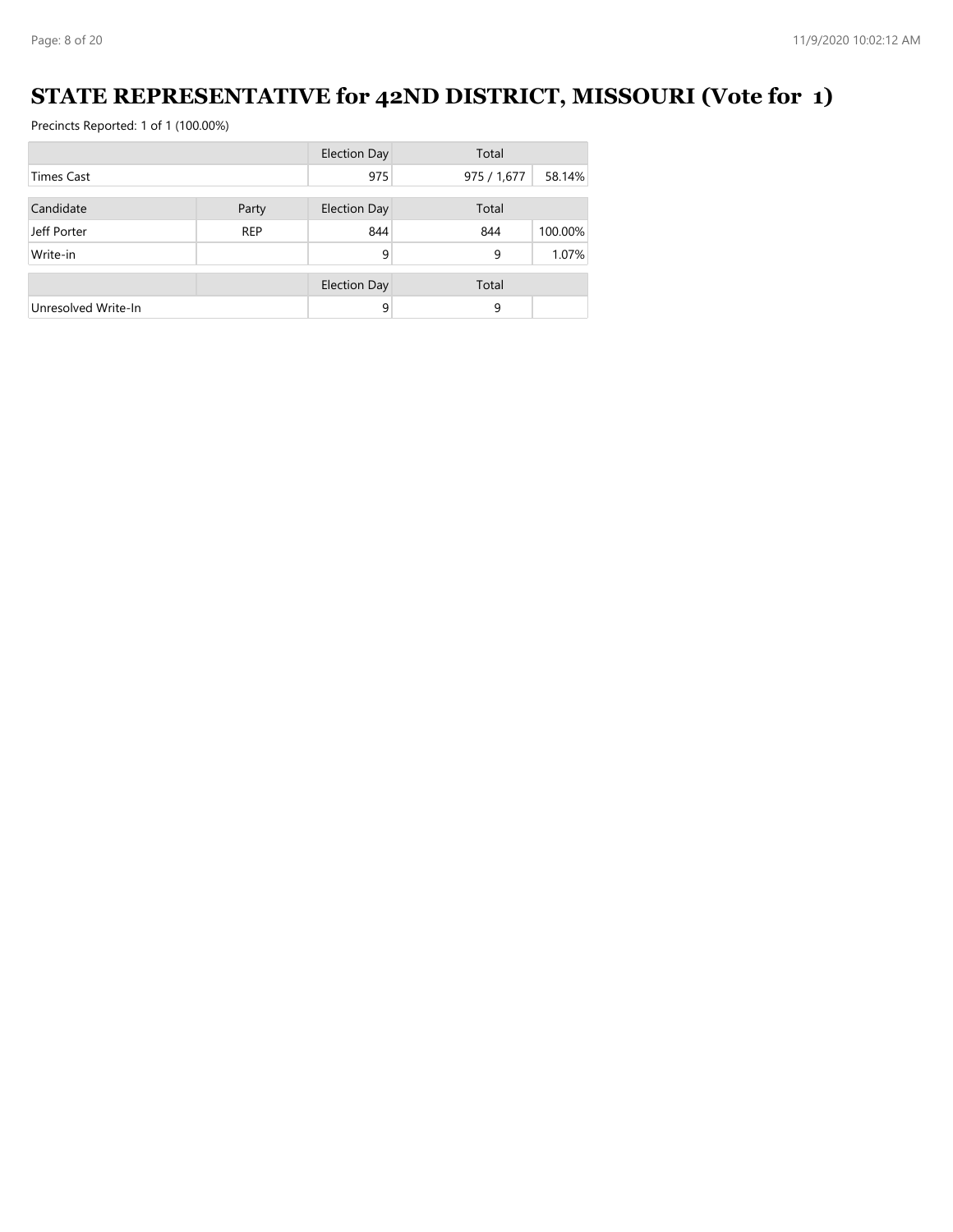# **COUNTY COMMISSIONER for NORTHERN DISTRICT, MISSOURI (Vote for 1)**

|                     |            | <b>Election Day</b> | Total       |         |
|---------------------|------------|---------------------|-------------|---------|
| <b>Times Cast</b>   |            | 975                 | 975 / 1,677 | 58.14%  |
| Candidate           | Party      | <b>Election Day</b> | Total       |         |
| Matthew E. Flake    | <b>REP</b> | 844                 | 844         | 100.00% |
| Write-in            |            | 8                   | 8           | 0.95%   |
|                     |            |                     |             |         |
|                     |            | <b>Election Day</b> | Total       |         |
| Unresolved Write-In |            | 8                   | 8           |         |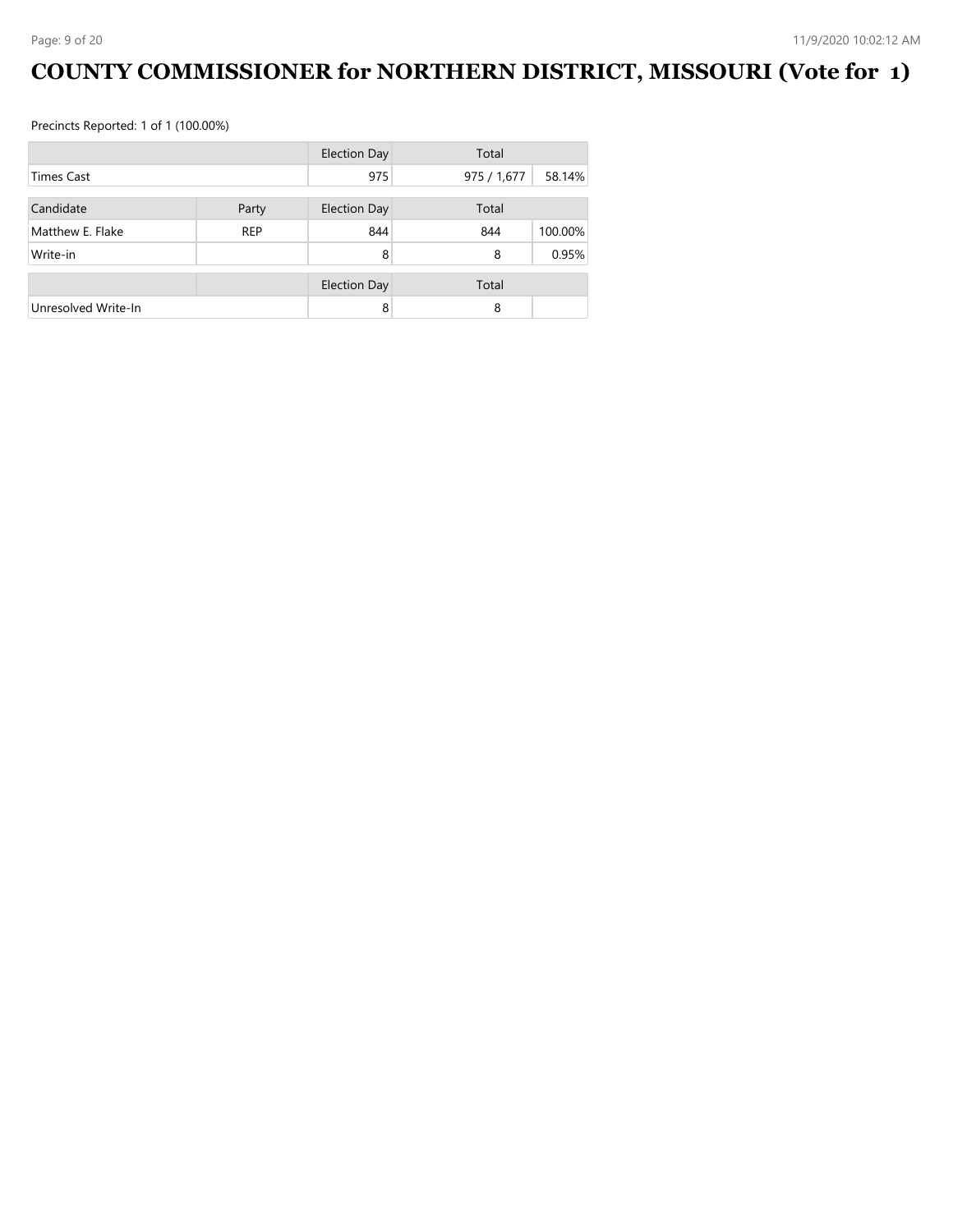# **SHERIFF for WARREN COUNTY, MISSOURI (Vote for 1)**

|                     |            | <b>Election Day</b> | Total       |         |
|---------------------|------------|---------------------|-------------|---------|
| <b>Times Cast</b>   |            | 975                 | 975 / 1,677 | 58.14%  |
| Candidate           |            | <b>Election Day</b> | Total       |         |
|                     | Party      |                     |             |         |
| Kevin Harrison      | <b>REP</b> | 851                 | 851         | 100.00% |
| Write-in            |            | 12                  | 12          | 1.41%   |
|                     |            |                     |             |         |
|                     |            | <b>Election Day</b> | Total       |         |
| Unresolved Write-In |            | 12                  | 12          |         |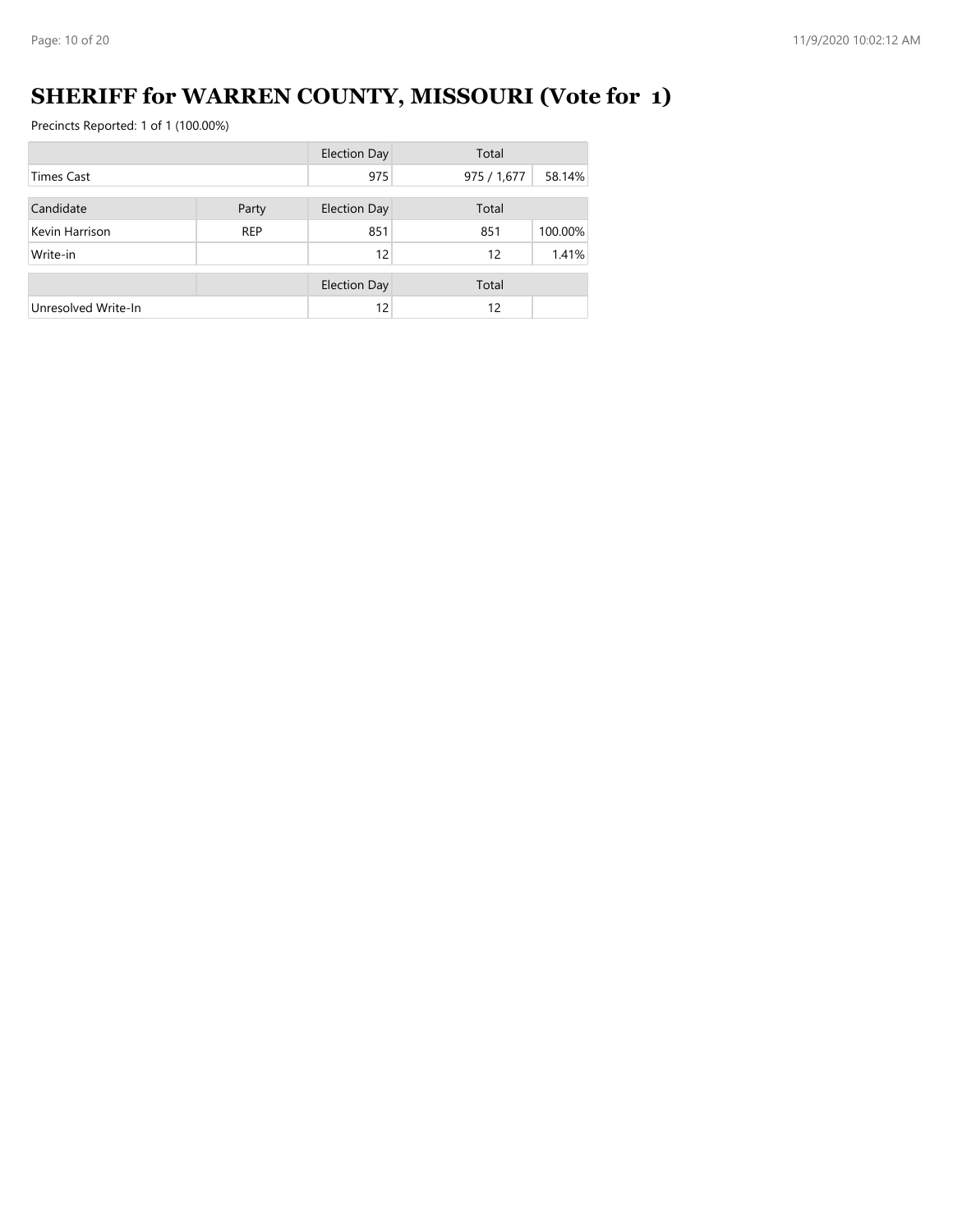# **ASSESSOR for WARREN COUNTY, MISSOURI (Vote for 1)**

|                          |            | <b>Election Day</b> | Total       |         |
|--------------------------|------------|---------------------|-------------|---------|
| <b>Times Cast</b>        |            | 975                 | 975 / 1,677 | 58.14%  |
| Candidate                | Party      | <b>Election Day</b> | Total       |         |
|                          |            |                     |             |         |
| Kathryn L. (Katie) Smith | <b>REP</b> | 844                 | 844         | 100.00% |
| Write-in                 |            | 8                   | 8           | 0.95%   |
|                          |            | <b>Election Day</b> | Total       |         |
| Unresolved Write-In      |            | 8                   | 8           |         |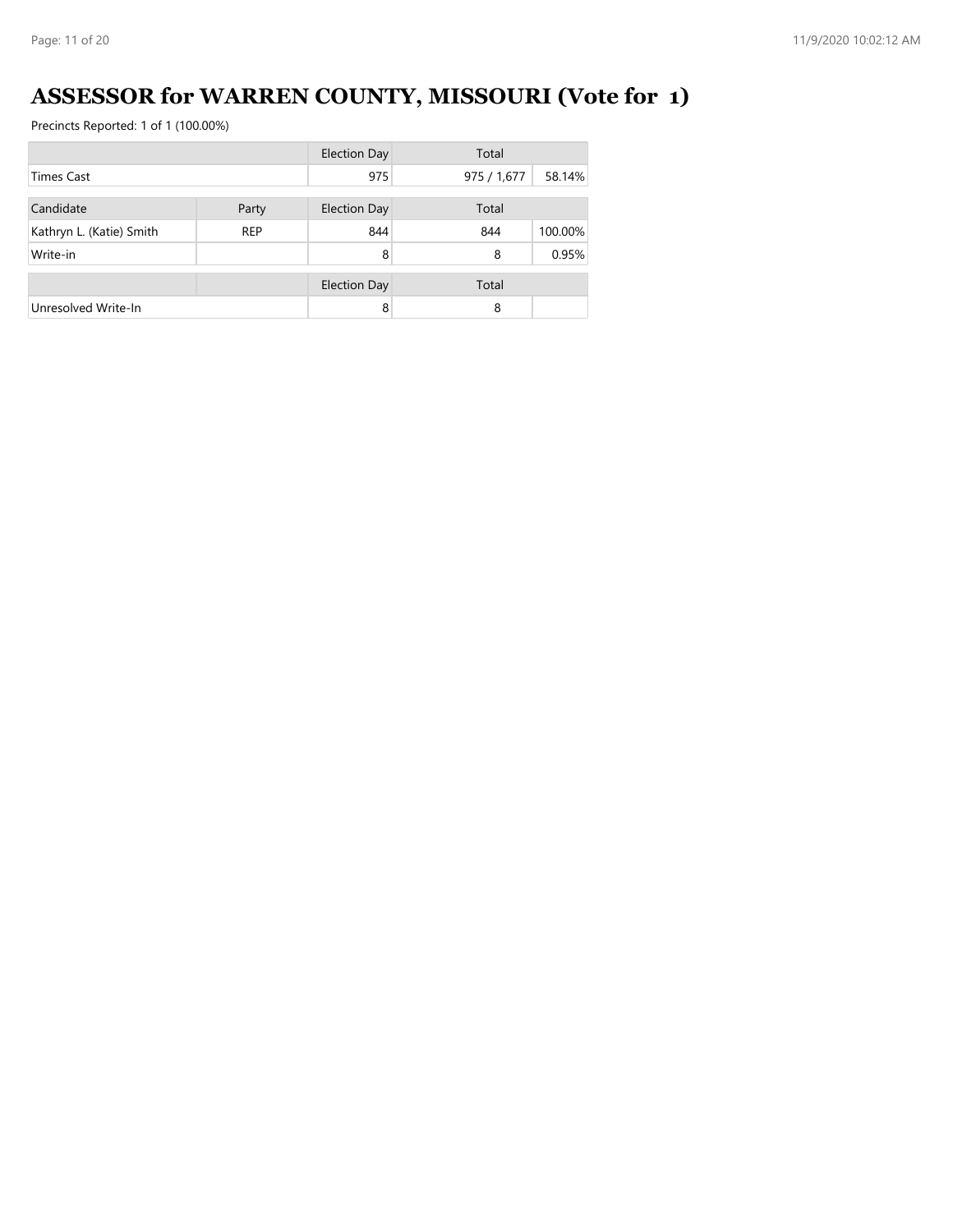#### **PUBLIC ADMINISTRATOR for WARREN COUNTY, MISSOURI (Vote for 1)**

|                         |            | <b>Election Day</b> | Total       |         |
|-------------------------|------------|---------------------|-------------|---------|
| <b>Times Cast</b>       |            | 975                 | 975 / 1,677 | 58.14%  |
|                         |            |                     |             |         |
| Candidate               | Party      | <b>Election Day</b> | Total       |         |
| Melissa (Missy) Dempsey | <b>REP</b> | 840                 | 840         | 100.00% |
| Write-in                |            | 9                   | 9           | 1.07%   |
|                         |            | <b>Election Day</b> | Total       |         |
|                         |            |                     |             |         |
| Unresolved Write-In     |            | 9                   | 9           |         |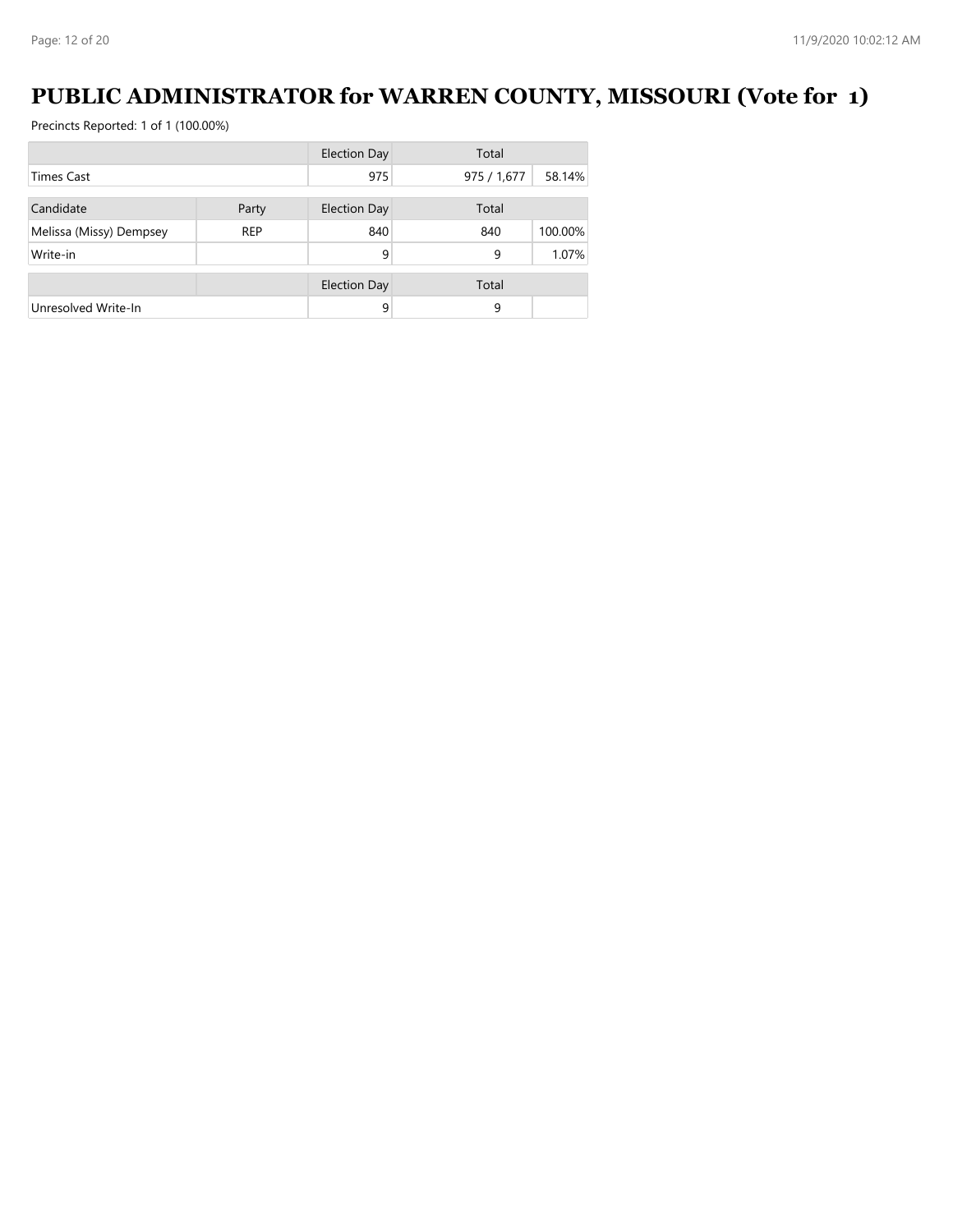# **CORONER for WARREN COUNTY, MISSOURI (Vote for 1)**

|                     |            | <b>Election Day</b> | Total       |         |
|---------------------|------------|---------------------|-------------|---------|
| <b>Times Cast</b>   |            | 975                 | 975 / 1,677 | 58.14%  |
| Candidate           | Party      | <b>Election Day</b> | Total       |         |
|                     |            |                     |             |         |
| Mark W. O'Neill     | <b>REP</b> | 823                 | 823         | 100.00% |
| Write-in            |            | 6                   | 6           | 0.73%   |
|                     |            | <b>Election Day</b> | Total       |         |
| Unresolved Write-In |            | 6                   | 6           |         |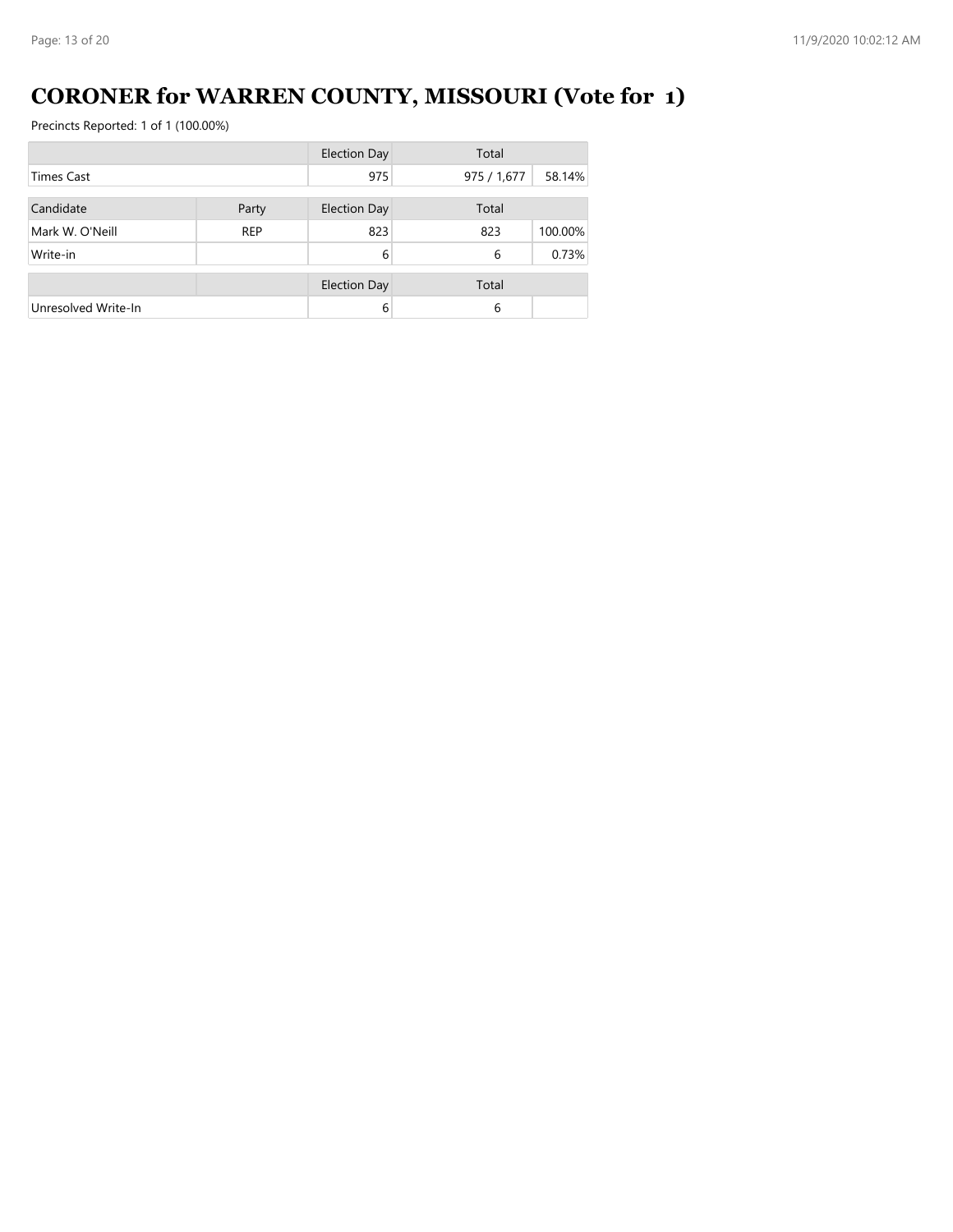# **SURVEYOR for WARREN COUNTY, MISSOURI (Vote for 1)**

|                     |            | <b>Election Day</b> | Total       |         |
|---------------------|------------|---------------------|-------------|---------|
| <b>Times Cast</b>   |            | 975                 | 975 / 1,677 | 58.14%  |
| Candidate           | Party      | <b>Election Day</b> | Total       |         |
| Robert L. Lewis     | <b>REP</b> | 811                 | 811         | 100.00% |
| Write-in            |            | 10                  | 10          | 1.23%   |
|                     |            |                     |             |         |
|                     |            | <b>Election Day</b> | Total       |         |
| Unresolved Write-In |            | 10                  | 10          |         |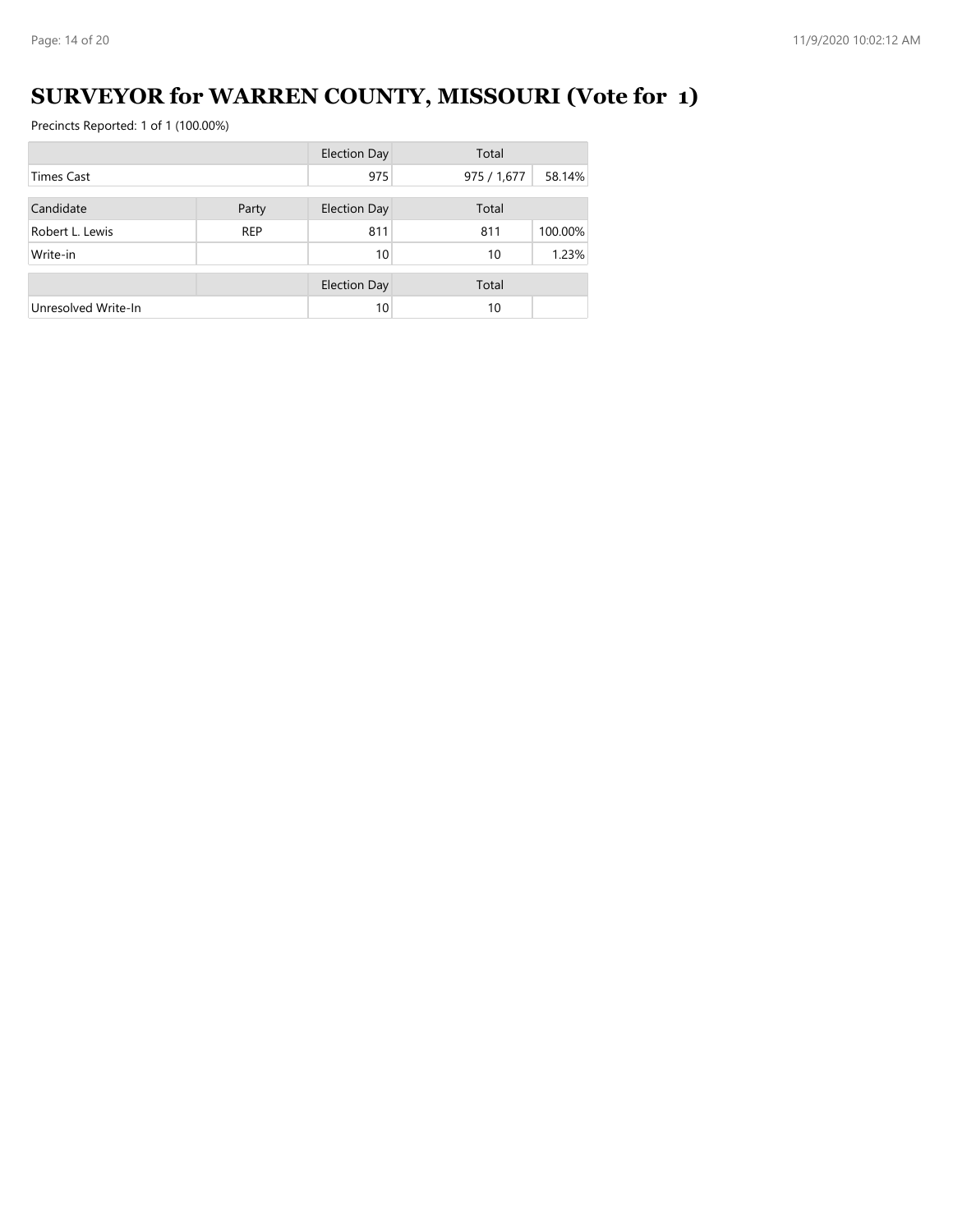#### **CONSTITUTIONAL AMENDMENT NO. 1, MISSOURI (Vote for 1)**

|                     |       | <b>Election Day</b> | Total       |        |
|---------------------|-------|---------------------|-------------|--------|
| <b>Times Cast</b>   |       | 975                 | 975 / 1,677 | 58.14% |
| Candidate           | Party | <b>Election Day</b> | Total       |        |
| <b>YES</b>          |       | 393                 | 393         | 43.23% |
| <b>NO</b>           |       | 516                 | 516         | 56.77% |
|                     |       | <b>Election Day</b> | Total       |        |
| Unresolved Write-In |       | $\Omega$            | 0           |        |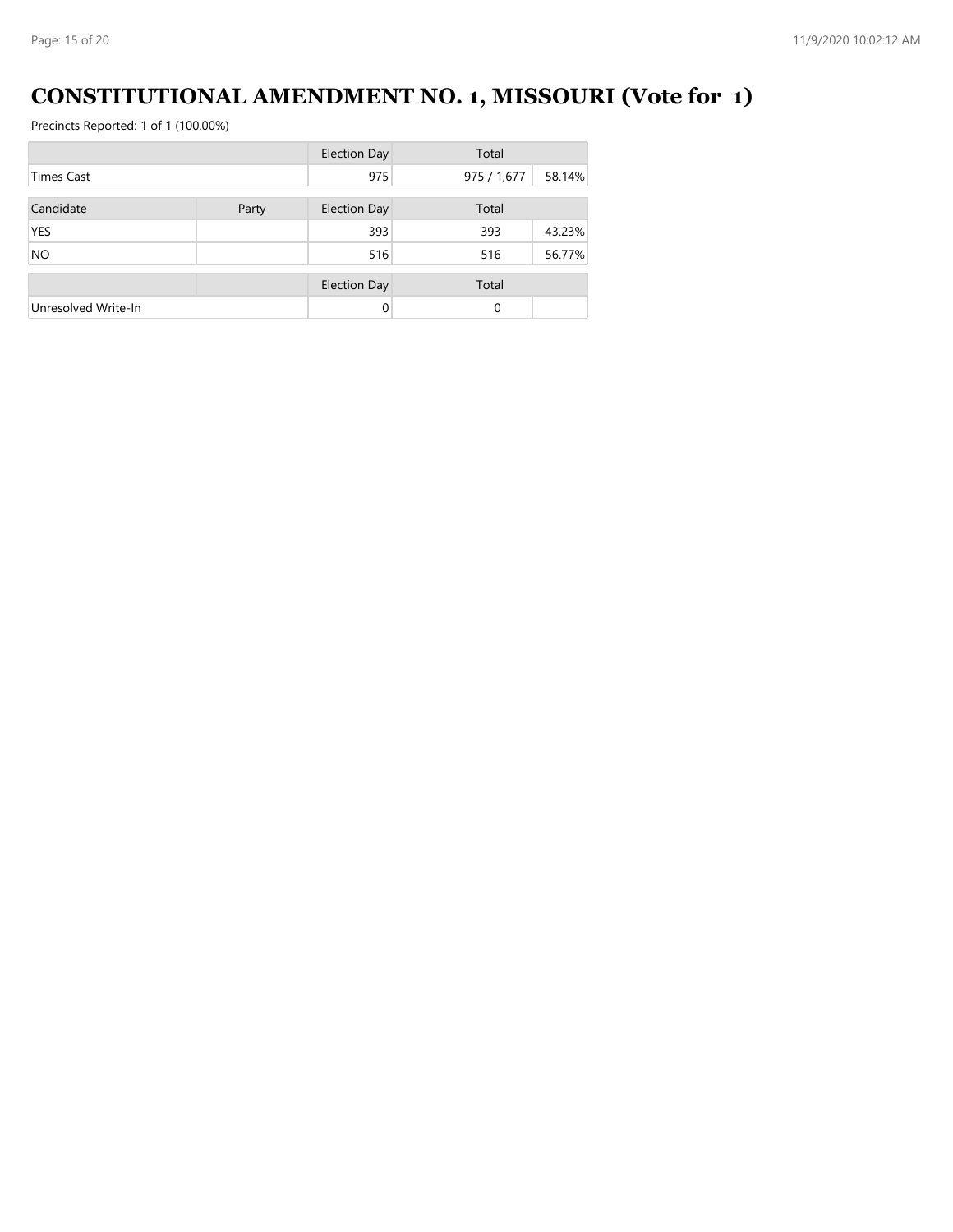# **CONSTITUTIONAL AMENDMENT NO. 3, MISSOURI (Vote for 1)**

|                     |       | <b>Election Day</b> | Total       |        |
|---------------------|-------|---------------------|-------------|--------|
| <b>Times Cast</b>   |       | 975                 | 975 / 1,677 | 58.14% |
| Candidate           | Party | <b>Election Day</b> | Total       |        |
| <b>YES</b>          |       | 579                 | 579         | 63.84% |
| <b>NO</b>           |       | 328                 | 328         | 36.16% |
|                     |       | <b>Election Day</b> | Total       |        |
| Unresolved Write-In |       | $\Omega$            | 0           |        |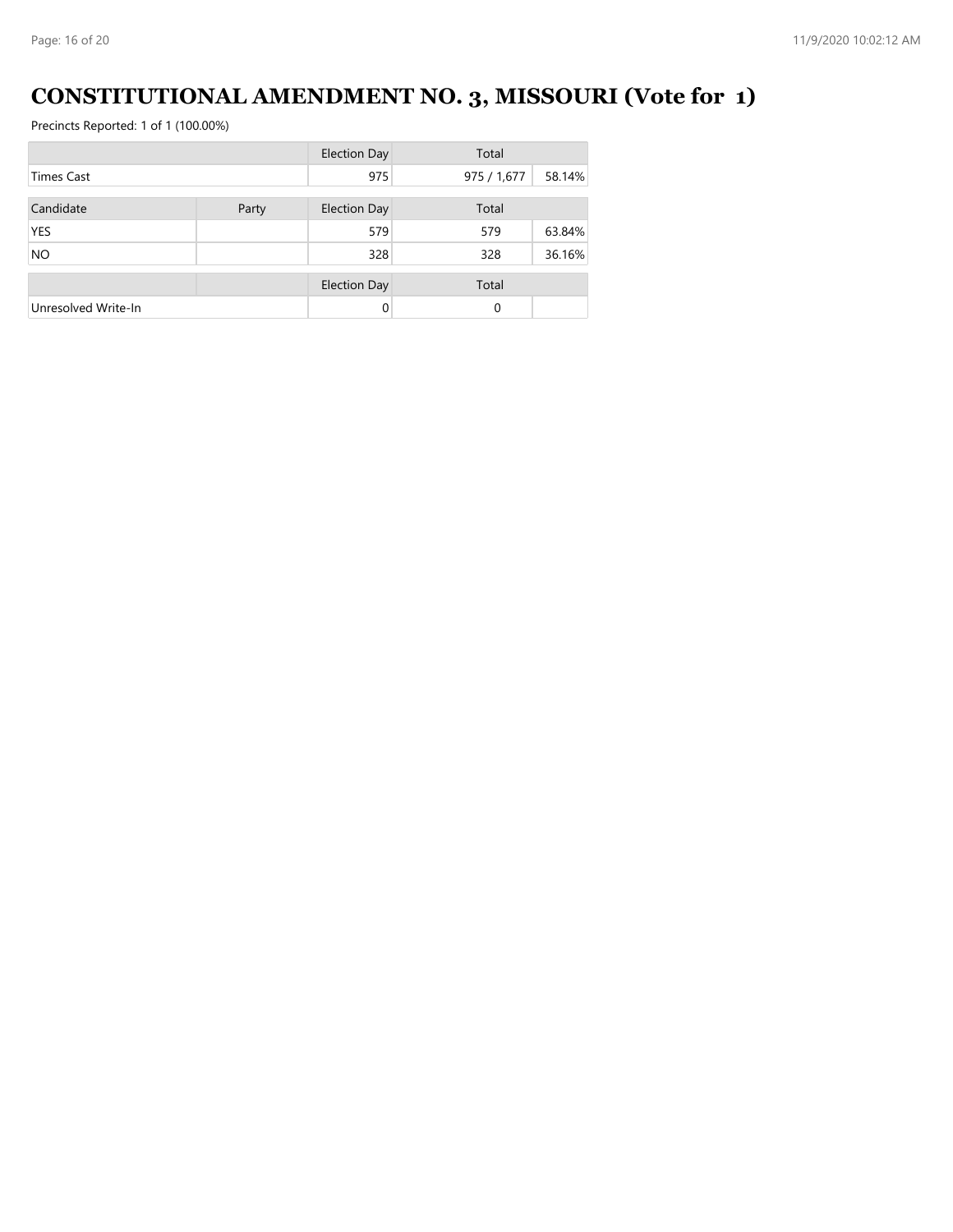#### **JUDGE(S) for MISSOURI SUPREME COURT, MISSOURI (BRECKENRIDGE) (Vote for 1)**

|                     |       | <b>Election Day</b> | Total       |        |
|---------------------|-------|---------------------|-------------|--------|
| <b>Times Cast</b>   |       | 975                 | 975 / 1,677 | 58.14% |
| Candidate           | Party | <b>Election Day</b> | Total       |        |
| <b>YES</b>          |       | 551                 | 551         | 66.87% |
| <b>NO</b>           |       | 273                 | 273         | 33.13% |
|                     |       |                     |             |        |
|                     |       | <b>Election Day</b> | Total       |        |
| Unresolved Write-In |       | 0                   | 0           |        |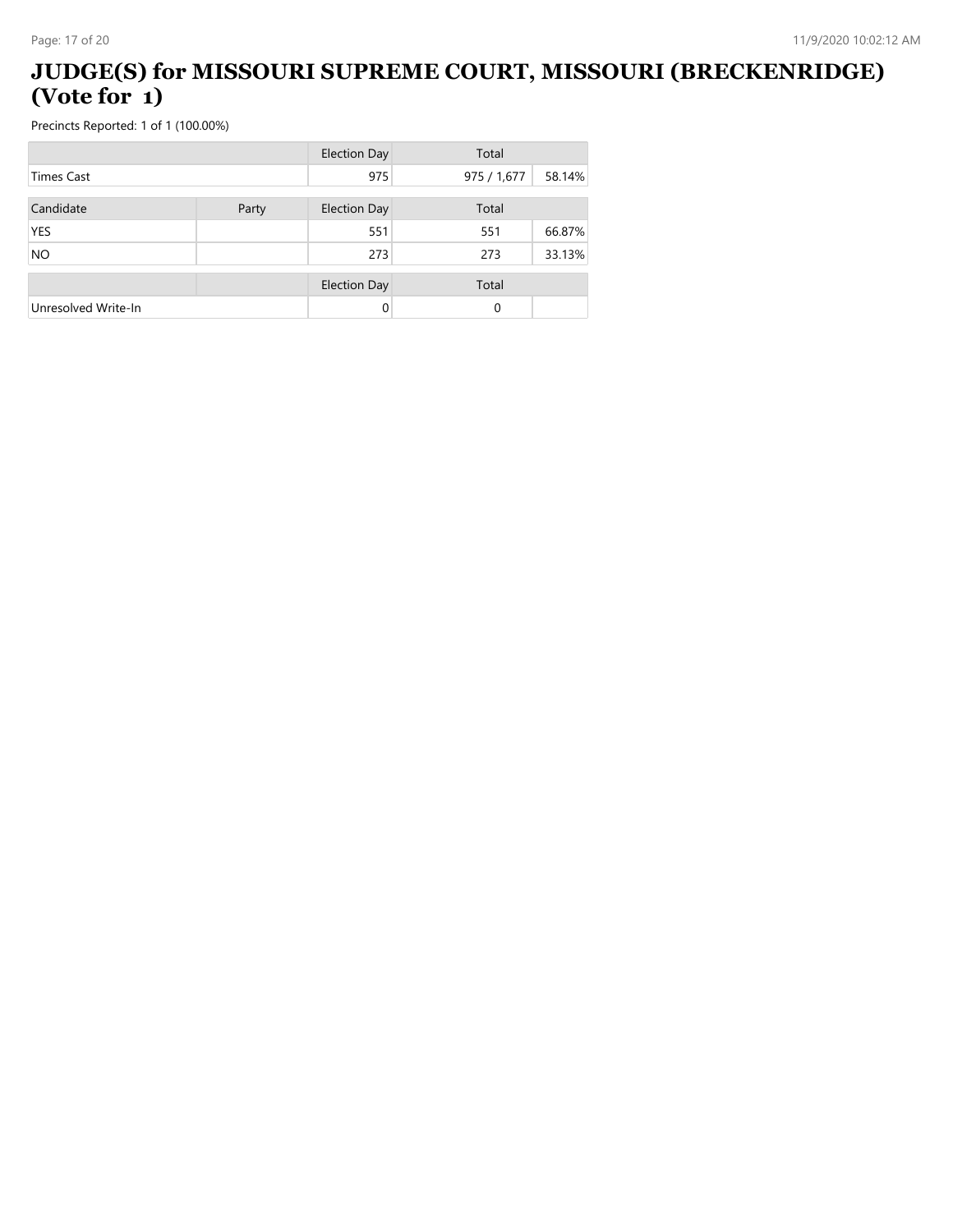#### **JUDGE(S) for MISSOURI COURT OF APPEALS, EASTERN DISTRICT, MISSOURI (ODENWALD) (Vote for 1)**

|                     |       | <b>Election Day</b> | Total       |        |
|---------------------|-------|---------------------|-------------|--------|
| <b>Times Cast</b>   |       | 975                 | 975 / 1,677 | 58.14% |
| Candidate           | Party | <b>Election Day</b> | Total       |        |
| <b>YES</b>          |       | 554                 | 554         | 68.14% |
| <b>NO</b>           |       | 259                 | 259         | 31.86% |
|                     |       | <b>Election Day</b> | Total       |        |
| Unresolved Write-In |       | $\Omega$            | 0           |        |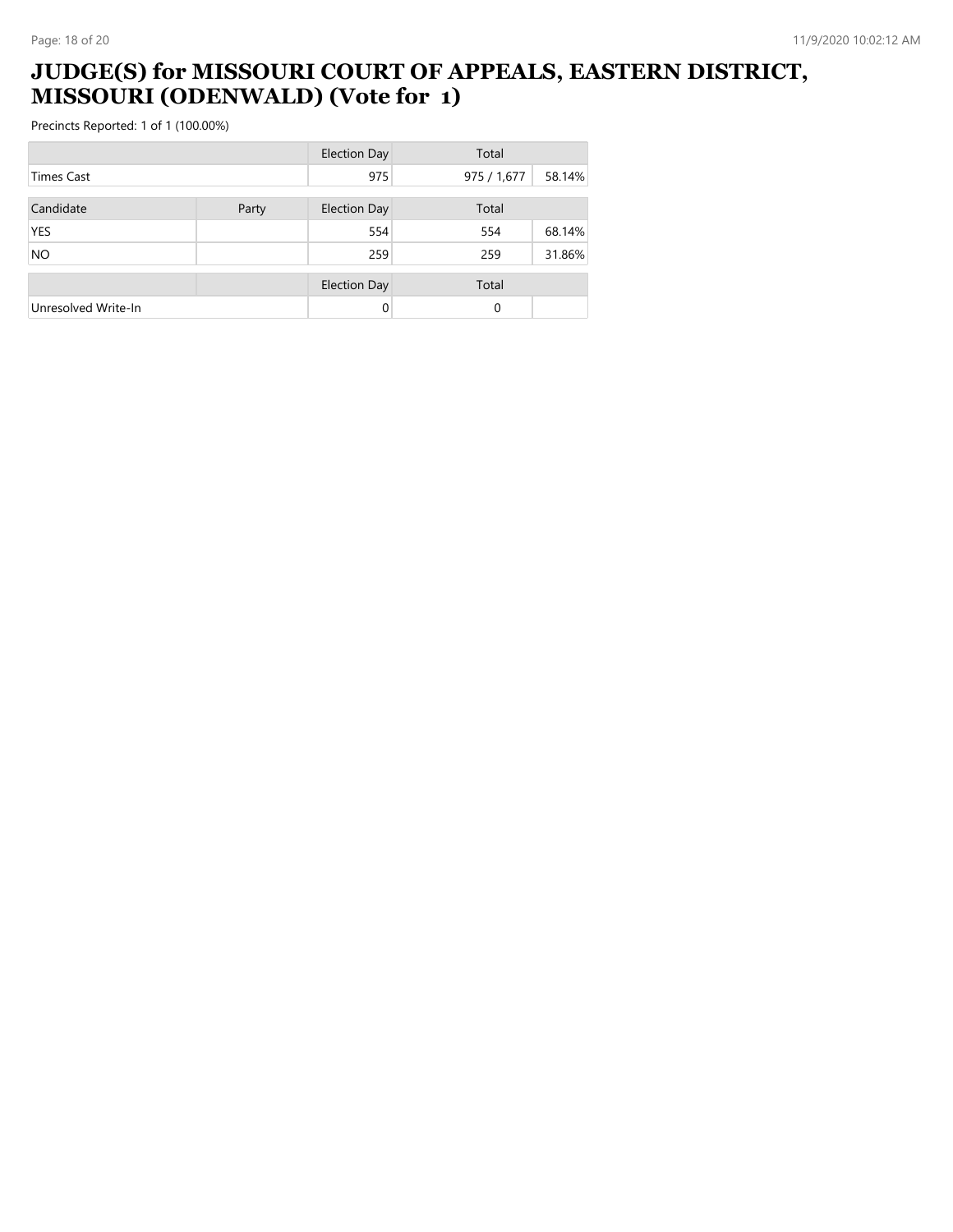#### **JUDGE(S) for MISSOURI COURT OF APPEALS, EASTERN DISTRICT, MISSOURI (RANSOM) (Vote for 1)**

|                     |       | <b>Election Day</b> | Total       |        |
|---------------------|-------|---------------------|-------------|--------|
| <b>Times Cast</b>   |       | 975                 | 975 / 1,677 | 58.14% |
| Candidate           | Party | <b>Election Day</b> | Total       |        |
| <b>YES</b>          |       | 558                 | 558         | 68.63% |
| <b>NO</b>           |       | 255                 | 255         | 31.37% |
|                     |       | <b>Election Day</b> | Total       |        |
| Unresolved Write-In |       | $\Omega$            | 0           |        |